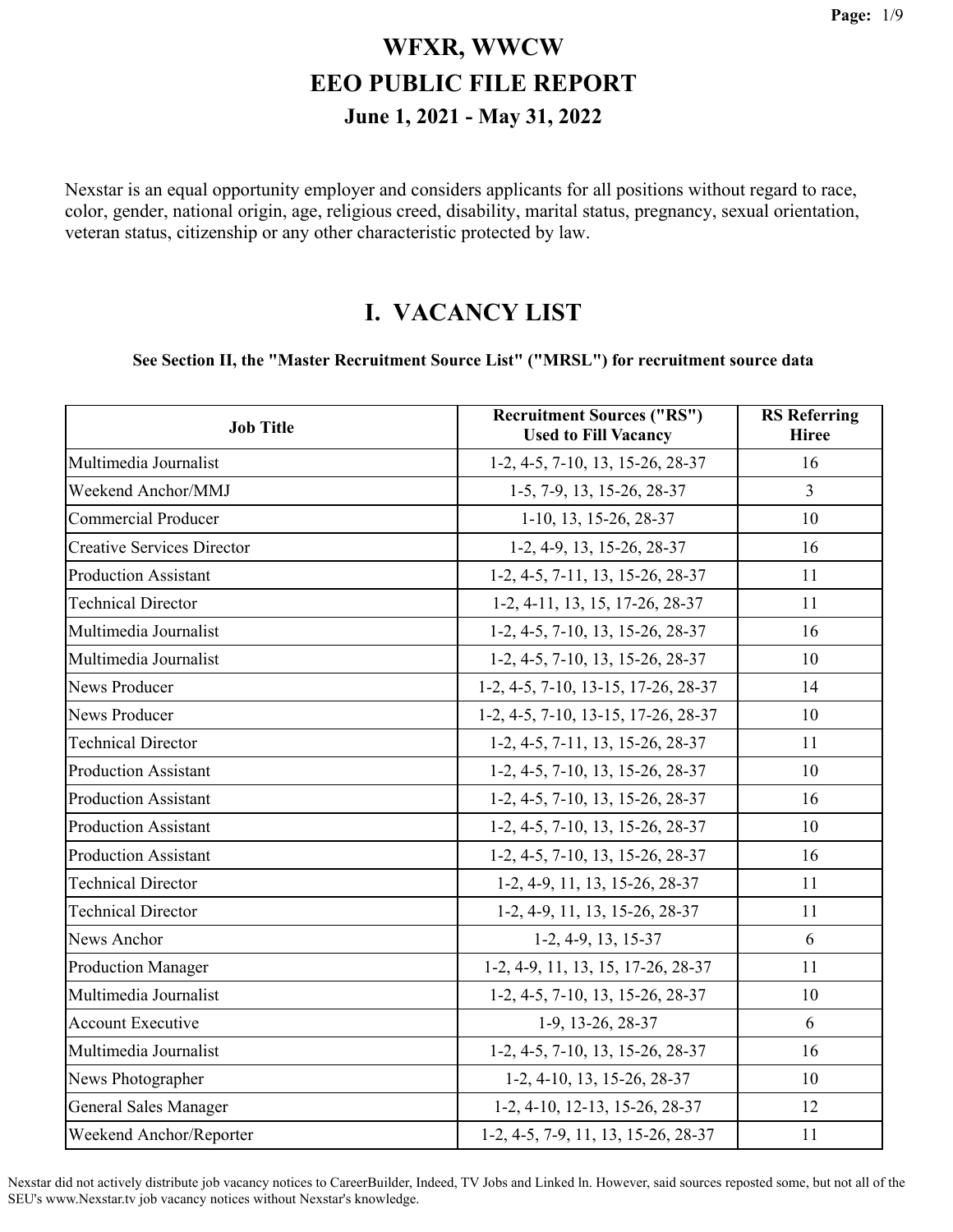Nexstar is an equal opportunity employer and considers applicants for all positions without regard to race, color, gender, national origin, age, religious creed, disability, marital status, pregnancy, sexual orientation, veteran status, citizenship or any other characteristic protected by law.

#### **I. VACANCY LIST**

**See Section II, the "Master Recruitment Source List" ("MRSL") for recruitment source data**

| Job Title                   | <b>Recruitment Sources ("RS")</b><br><b>Used to Fill Vacancy</b> | <b>RS</b> Referring<br>Hiree |
|-----------------------------|------------------------------------------------------------------|------------------------------|
| <b>Production Assistant</b> | 1-5, 7-11, 13, 15-26, 28-37                                      |                              |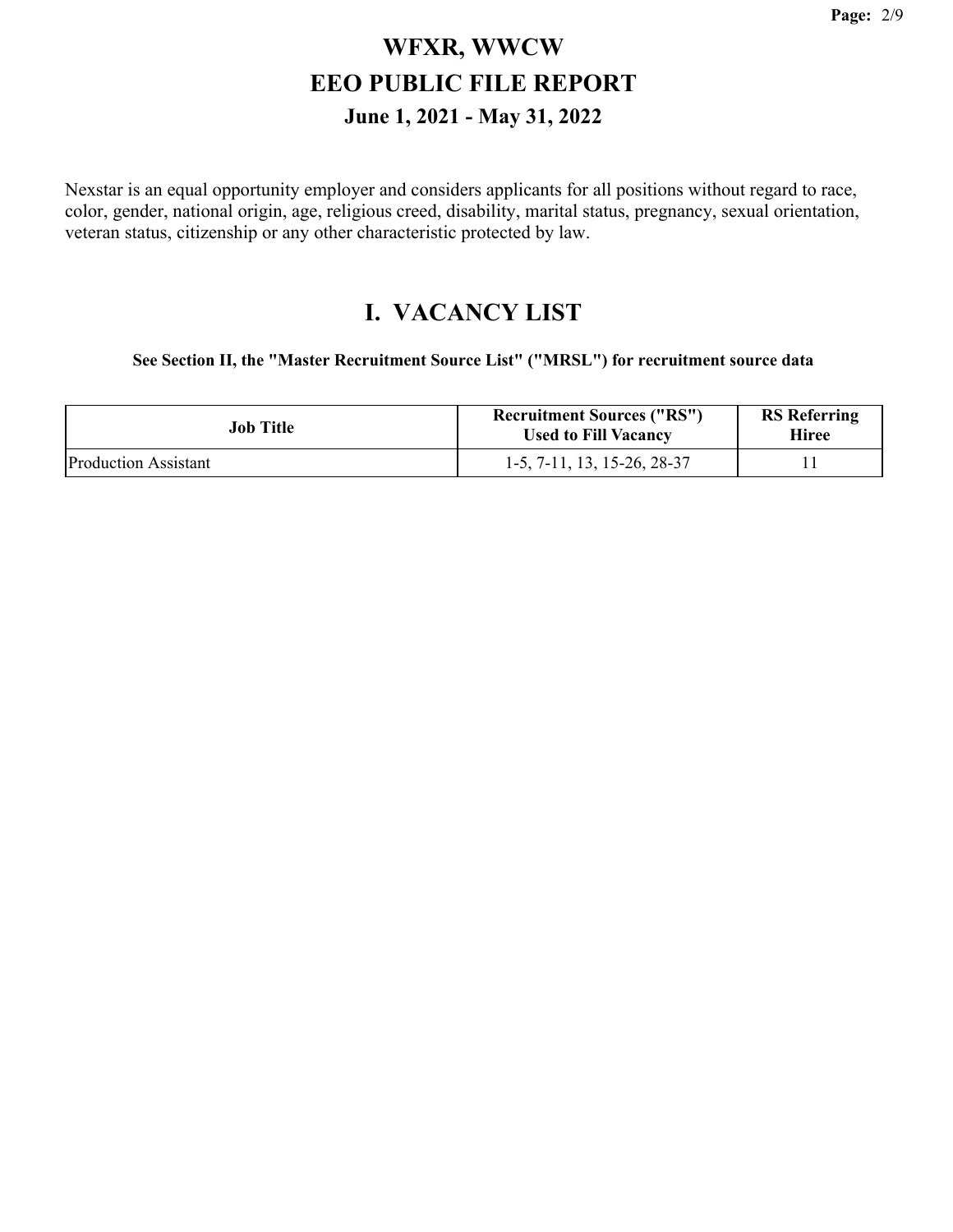| <b>RS</b><br><b>Number</b> | <b>RS</b> Information                                                                                                                                                                 | <b>Source Entitled</b><br>to Vacancy<br><b>Notification?</b><br>(Yes/No) | <b>No. of Interviewees</b><br><b>Referred by RS</b><br>Over<br><b>Reporting Period</b> |
|----------------------------|---------------------------------------------------------------------------------------------------------------------------------------------------------------------------------------|--------------------------------------------------------------------------|----------------------------------------------------------------------------------------|
| $\mathbf{1}$               | <b>Averett University</b><br>420 W Main St<br>Danville, Virginia 24541<br>Phone: 434-791-5629<br>Url: app.joinhandshake.com<br>Angie McAdams<br><b>Manual Posting</b>                 | N                                                                        | $\boldsymbol{0}$                                                                       |
| $\overline{2}$             | <b>Bridgewater College</b><br>402 E College St.<br>Bridgewater, Virginia 22812<br>Phone: 540-828-5369<br>Url: app.joinhandshake.com<br><b>Sherry Talbott</b><br><b>Manual Posting</b> | N                                                                        | $\boldsymbol{0}$                                                                       |
| $\overline{3}$             | CareerBuilder.com                                                                                                                                                                     | N                                                                        | $\overline{4}$                                                                         |
| 4                          | Central Virginia Community College<br>3506 Wards Road<br>Lynchburg, Virginia 24502<br>Phone: 434-832-7689<br>Url: College Central<br>Sarah Jarrett<br><b>Manual Posting</b>           | $\mathbf N$                                                              | $\boldsymbol{0}$                                                                       |
| 5                          | Danville Community College<br>1008 S Main St.<br>Danville, Virginia 24541<br>Phone: 434-797-8573<br>Email: goalcenter@dcc.vccs.edu<br>Chadrick Younger                                | N                                                                        | $\boldsymbol{0}$                                                                       |
| 6                          | Employee Referral                                                                                                                                                                     | $\mathbf N$                                                              | 12                                                                                     |
| $\boldsymbol{7}$           | Ferrum College<br>215 Ferrum Mountain Rd<br>Ferrum, Virginia 24088<br>Phone: 540-365-4460<br>Email: lholden@ferrum.edu<br>Leslie Holden                                               | ${\bf N}$                                                                | $\boldsymbol{0}$                                                                       |
| $\,8\,$                    | Hampden-Sydney College<br>172 Via Sacra<br>Farmville, Virginia 24019<br>Casey Tharpe<br><b>Manual Posting</b>                                                                         | $\mathbf N$                                                              | $\boldsymbol{0}$                                                                       |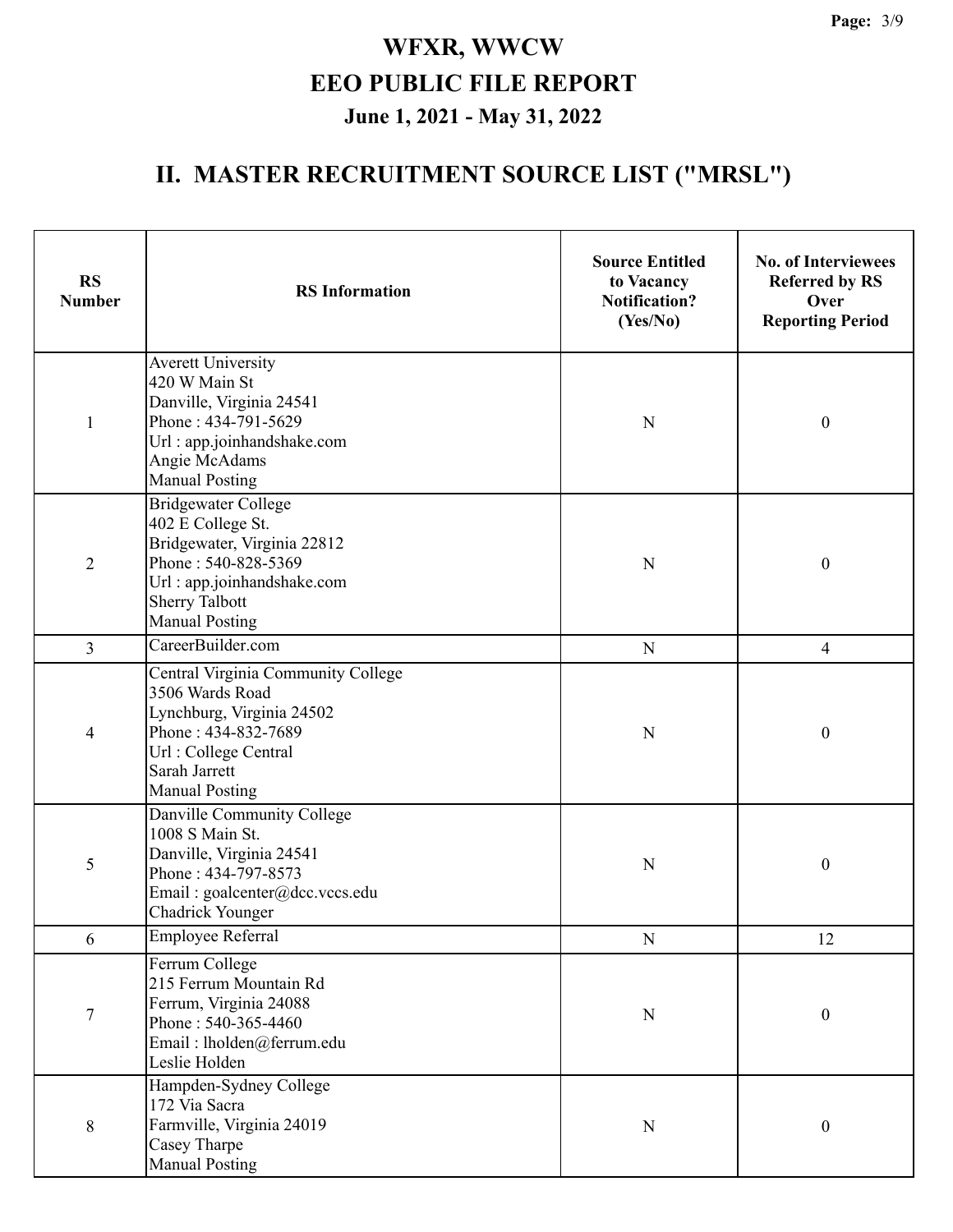| <b>RS</b><br><b>Number</b> | <b>RS</b> Information                                                                                                                                                                                    | <b>Source Entitled</b><br>to Vacancy<br><b>Notification?</b><br>(Yes/No) | <b>No. of Interviewees</b><br><b>Referred by RS</b><br>Over<br><b>Reporting Period</b> |
|----------------------------|----------------------------------------------------------------------------------------------------------------------------------------------------------------------------------------------------------|--------------------------------------------------------------------------|----------------------------------------------------------------------------------------|
| 9                          | Hollins University<br>7916 Williamson Road<br>Roanoke, Virginia 24019<br>Url: app.joinhandshake.com<br>Andrea Martin<br><b>Manual Posting</b>                                                            | $\mathbf N$                                                              | $\boldsymbol{0}$                                                                       |
| 10                         | Indeed.com                                                                                                                                                                                               | $\mathbf N$                                                              | 33                                                                                     |
| 11                         | <b>Internal Promotion</b>                                                                                                                                                                                | $\mathbf N$                                                              | 8                                                                                      |
| 12                         | <b>Intracompany Transfer</b>                                                                                                                                                                             | ${\bf N}$                                                                | $\mathbf{1}$                                                                           |
| 13                         | James Madison University<br><b>MSC 1016</b><br>Harrisonburg, Virginia 22807<br>Phone: 540-568-7379<br>Url: https://jmu-csm.symplicity.com/employers/?signin t<br>Denise Meadows<br><b>Manual Posting</b> |                                                                          | $\boldsymbol{0}$                                                                       |
| 14                         | Job Fair                                                                                                                                                                                                 | ${\bf N}$                                                                | 3                                                                                      |
| 15                         | Liberty University<br>1971 University Blvd<br>Lynchburg, Virginia 24515<br>Phone: 434-592-4194<br>Url: http://www.liberty.edu/career<br><b>Clinton Melton</b><br><b>Manual Posting</b>                   | $\mathbf N$                                                              | $\boldsymbol{0}$                                                                       |
| 16                         | Linked In                                                                                                                                                                                                | ${\bf N}$                                                                | 45                                                                                     |
| 17                         | Longwood University<br>201 High St<br>Farmville, Virginia 23909<br>Phone: 434-395-2063<br>Lynn Estes<br><b>Manual Posting</b>                                                                            | $\mathbf N$                                                              | $\boldsymbol{0}$                                                                       |
| 18                         | Medialinetalent.com<br>2515 Sparrow Crest Dr<br>Katy, Texas 77494<br>Phone: 913-217-0685<br>Url: http://www.medialinetalent.com<br>Email: info@reelmediagroup.com<br>Rich Everitt                        | $\mathbf N$                                                              | $\boldsymbol{0}$                                                                       |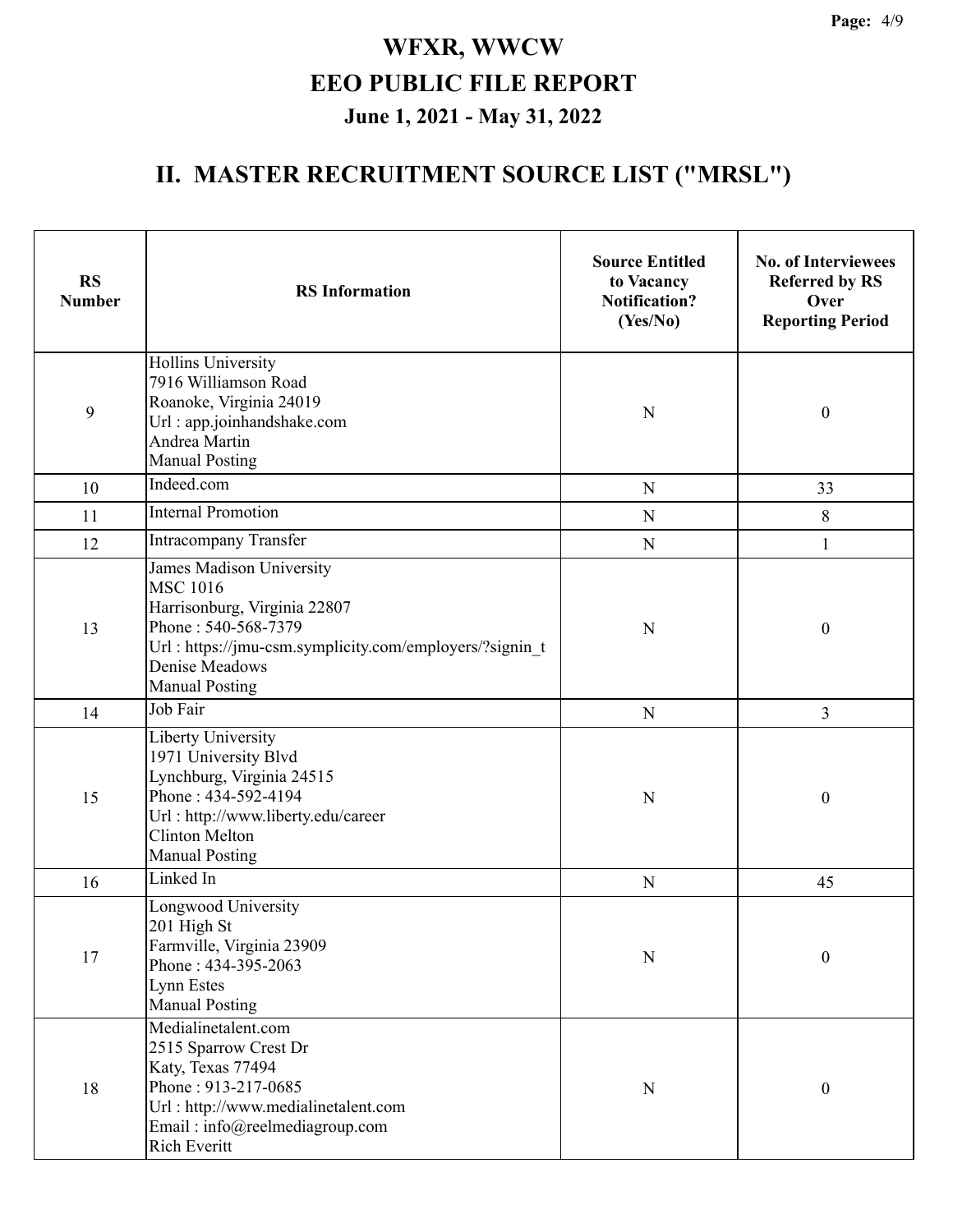| <b>RS</b><br><b>Number</b> | <b>RS</b> Information                                                                                                                                                                         | <b>Source Entitled</b><br>to Vacancy<br><b>Notification?</b><br>(Yes/No) | <b>No. of Interviewees</b><br><b>Referred by RS</b><br>Over<br><b>Reporting Period</b> |
|----------------------------|-----------------------------------------------------------------------------------------------------------------------------------------------------------------------------------------------|--------------------------------------------------------------------------|----------------------------------------------------------------------------------------|
| 19                         | NAACP - Lynchburg<br>805 15th Street, Suite B<br>Lynchburg, Virginia 24504<br>Email: NAACPLynchburg@gmail.com<br>rev. Dr. Carl Hutcherson                                                     | N                                                                        | $\boldsymbol{0}$                                                                       |
| 20                         | NAACP - Montgomery County, Radford & Floyd<br>P.O. Box 6044<br>Christiansburg, Virginia 24073<br>Email: info@mrfnaacp.org<br>Deborah Travis                                                   | $\mathbf N$                                                              | $\boldsymbol{0}$                                                                       |
| 21                         | <b>NAACP</b> - Roanoke<br>P.O. Box 12362<br>Roanoke, Virginia 24025<br><b>Brenda Hale</b><br><b>Manual Posting</b>                                                                            | N                                                                        | $\boldsymbol{0}$                                                                       |
| 22                         | Nexstar Media Group, Inc.<br>545 E. John Carpenter Freeway Suite 700<br>Irving, Texas 75062<br>Phone: 972-764-6715<br>Terri Bush<br><b>Manual Posting</b>                                     | N                                                                        | 3                                                                                      |
| 23                         | <b>Radford University</b><br>801 E Main St<br>Radford, Virginia 24142<br>Phone: 540-831-6528<br>Url: https://www.myinterfase.com/radford/employer<br>Carolyn Sutphin<br><b>Manual Posting</b> | N                                                                        | $\boldsymbol{0}$                                                                       |
| 24                         | Randolph College<br>2500 Rivermont Ave<br>Lynchburg, Virginia 24503<br>Phone: 434-947-8000<br>Email: cdcinfo@randolphcollege.edu<br><b>Christine Harriger</b>                                 | ${\bf N}$                                                                | $\boldsymbol{0}$                                                                       |
| 25                         | Roanoke College<br>221 College Lane<br>Salem, Virginia 24153<br>Phone: 540-375-2500<br>Url: app.joinhandshake.com<br>Toni McLawhorn<br><b>Manual Posting</b>                                  | $\mathbf N$                                                              | $\boldsymbol{0}$                                                                       |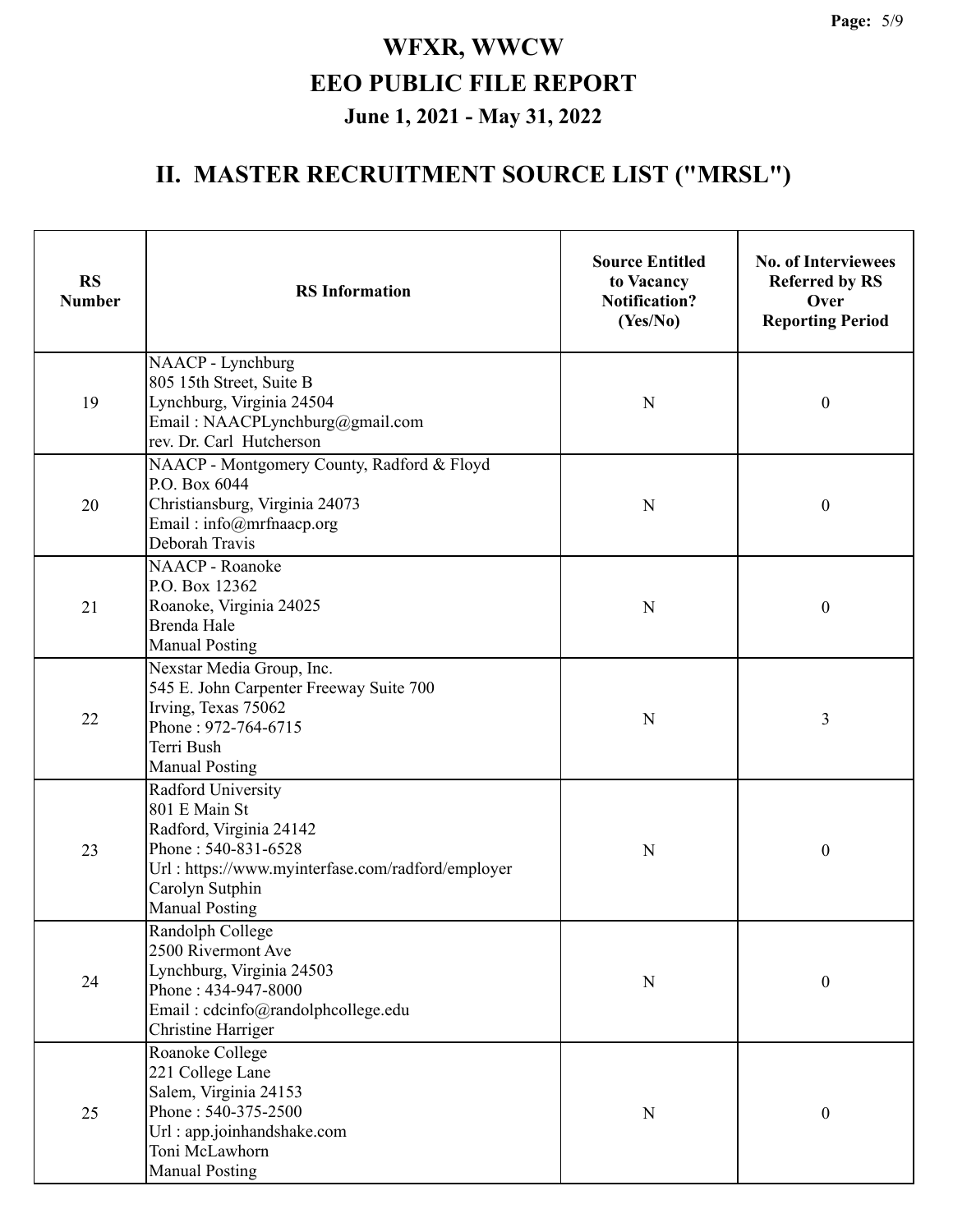| <b>RS</b><br><b>Number</b> | <b>RS</b> Information                                                                                                                                                                                                           | <b>Source Entitled</b><br>to Vacancy<br><b>Notification?</b><br>(Yes/No) | <b>No. of Interviewees</b><br><b>Referred by RS</b><br>Over<br><b>Reporting Period</b> |
|----------------------------|---------------------------------------------------------------------------------------------------------------------------------------------------------------------------------------------------------------------------------|--------------------------------------------------------------------------|----------------------------------------------------------------------------------------|
| 26                         | <b>Sweet Briar College</b><br>134 Chapel Road<br>Sweet Briar, Virginia 24595<br>Phone: 434-381-6151<br>Email: careerservices@sbc.edu<br>Wayne Stark                                                                             | N                                                                        | $\boldsymbol{0}$                                                                       |
| 27                         | TVJobs.com                                                                                                                                                                                                                      | ${\bf N}$                                                                | 1                                                                                      |
| 28                         | Virginia Association of Broadcasters<br>250 West Main St Suite 100<br>Charlottesville, Virginia 22902<br>Phone: 804-254-3613<br>Url: http://www.vabonline.com/membership/login/<br>Christina Sandridge<br><b>Manual Posting</b> | N                                                                        | $\boldsymbol{0}$                                                                       |
| 29                         | Virginia Commonwealth University<br>907 Floyd Avenue Room 143<br>Richmond, Virginia<br>Danielle Pearles<br><b>Manual Posting</b>                                                                                                | N                                                                        | $\boldsymbol{0}$                                                                       |
| 30                         | Virginia Military Institute<br>319 Letcher Ave<br>Lexington, Virginia 24450<br>Url: app.joinhandshake.com<br>Sara Blake<br><b>Manual Posting</b>                                                                                | N                                                                        | $\boldsymbol{0}$                                                                       |
| 31                         | Virginia Tech<br>870 Washington St. SW<br>Blacksburg, Virginia 24061<br>Phone: 540-231-8079<br>Url: https://www.myinterfase.com/vt/employer<br>Jim Henderson<br><b>Manual Posting</b>                                           | N                                                                        | 0                                                                                      |
| 32                         | Virginia Western Community College<br>3095 Colonial Ave<br>Roanoke, Virginia 24015<br>Phone: 540-857-6325<br>Url: http://www.virginiawestern.edu/careercenter/jobban<br>Rhonda Purdue<br><b>Manual Posting</b>                  | N                                                                        | $\boldsymbol{0}$                                                                       |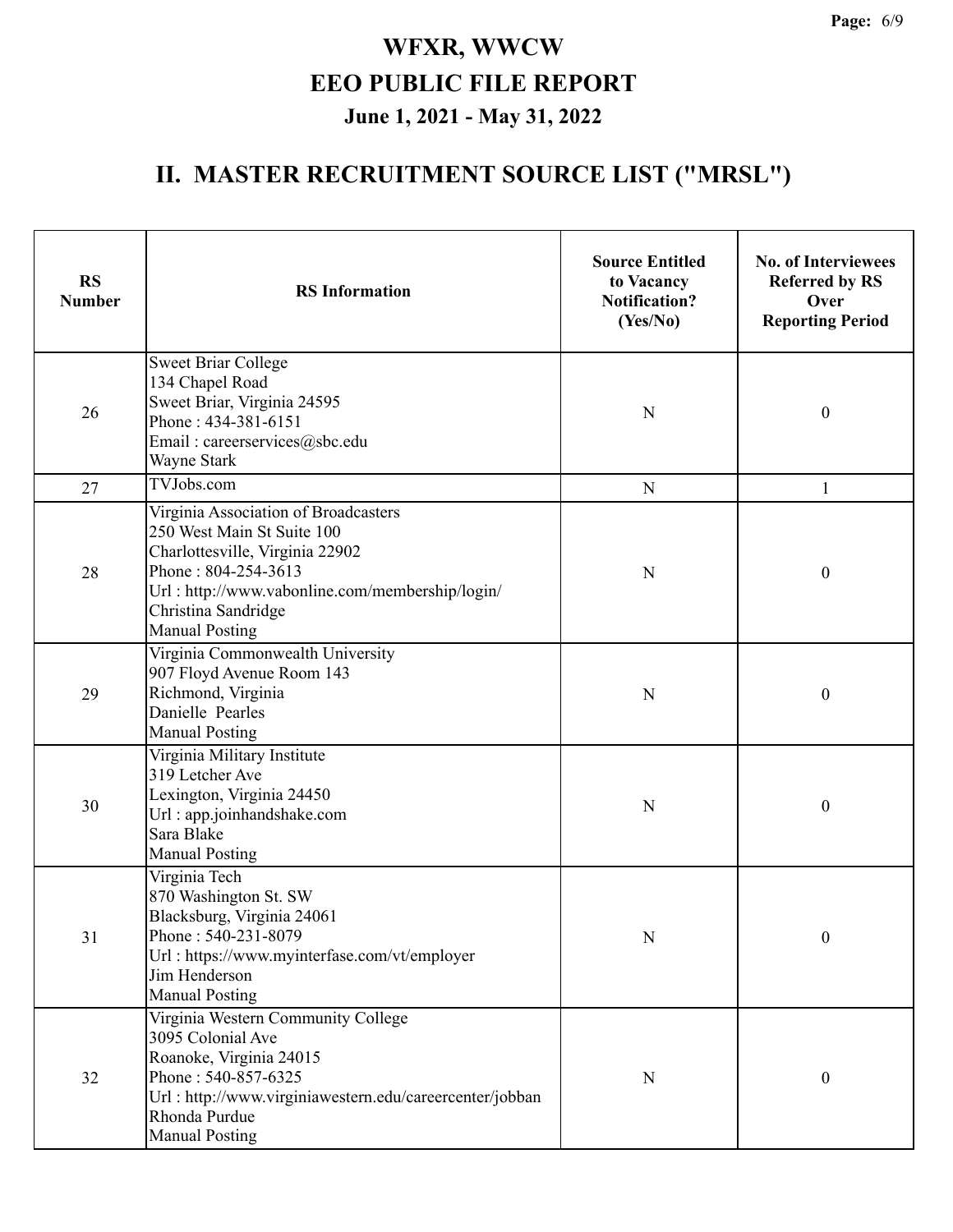| <b>RS</b><br><b>Number</b> | <b>RS</b> Information                                                                                                                                                                                        | <b>Source Entitled</b><br>to Vacancy<br><b>Notification?</b><br>(Yes/No) | <b>No. of Interviewees</b><br><b>Referred by RS</b><br>Over<br><b>Reporting Period</b> |  |
|----------------------------|--------------------------------------------------------------------------------------------------------------------------------------------------------------------------------------------------------------|--------------------------------------------------------------------------|----------------------------------------------------------------------------------------|--|
| 33                         | Washington & Lee University<br>204 West Washington Street<br>Lexington, Virginia 24450<br>Url: app.joinhandshake.com<br>Molly Steele<br><b>Manual Posting</b>                                                | $\mathbf N$                                                              | $\boldsymbol{0}$                                                                       |  |
| 34                         | <b>WFXR</b><br>5305 Valley Park Drive Suite 1<br>Roanoke, Virginia 24019<br>Phone: 540-512-9002<br>Monica Taylor<br><b>Manual Posting</b>                                                                    | ${\bf N}$                                                                | $\boldsymbol{0}$                                                                       |  |
| 35                         | WFXRTV.com<br>5305 Valleypark Drive, Suite 1<br>Roanoke, Virginia 24019<br>Phone: 5405129002<br>Monica Taylor<br><b>Manual Posting</b>                                                                       | N                                                                        | 6                                                                                      |  |
| 36                         | <b>WWCW</b><br>5305 Valley Park Drive Suite 1<br>Roanoke, Virginia 24019<br>Phone: 540-512-9002<br>Monica Taylor<br><b>Manual Posting</b>                                                                    | N                                                                        | $\boldsymbol{0}$                                                                       |  |
| 37                         | www.mediagignow.com<br>300 South Riverside Plaza Suite 800<br>Chicago, Illinois 60606<br>Phone: 336-553-0620<br>Url: http://www.mediagignow.com<br>Email: customerservice@mediagignow.com<br>MediaGigNow.com | N                                                                        | $\boldsymbol{0}$                                                                       |  |
|                            | 116                                                                                                                                                                                                          |                                                                          |                                                                                        |  |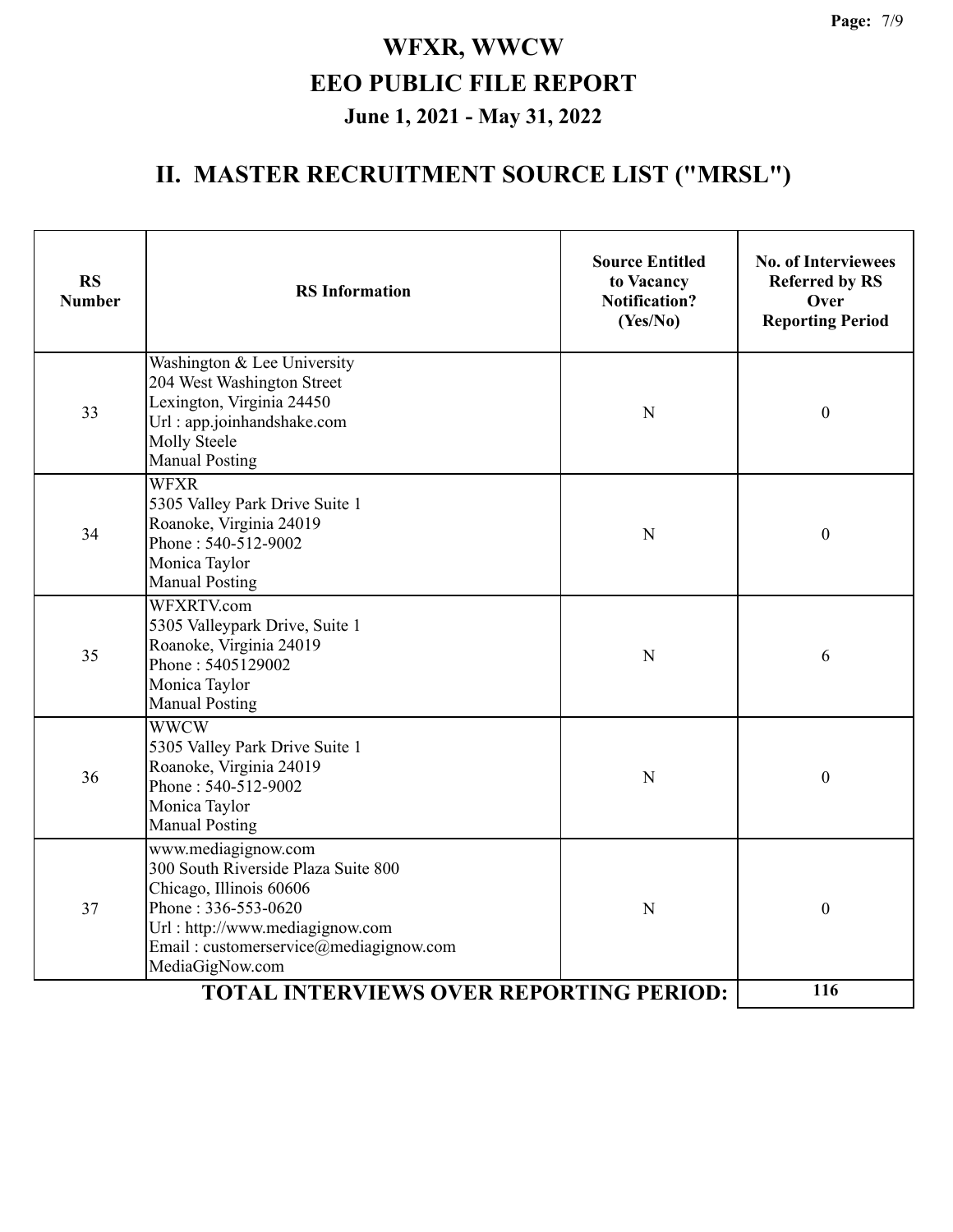#### **III. RECRUITMENT INITIATIVES**

|                | Date             | <b>Type of</b><br><b>Recruitment Initiative</b><br>(Menu Selection)                                       | <b>Brief Description Of Activity</b>                                                                                                                                                                                                                                                                                                                                                                                                 | No. of<br><b>Stations</b><br>Participants | <b>Participant Title</b>                                                                                              |
|----------------|------------------|-----------------------------------------------------------------------------------------------------------|--------------------------------------------------------------------------------------------------------------------------------------------------------------------------------------------------------------------------------------------------------------------------------------------------------------------------------------------------------------------------------------------------------------------------------------|-------------------------------------------|-----------------------------------------------------------------------------------------------------------------------|
| $\vert$ 1      | Ongoing<br>Event | Participation in job<br>banks, internet<br>programs and other<br>programs designed to<br>promote outreach | The SEU regularly disseminates job<br>vacancy notices, including upper-level<br>positions, to the Virginia Association of<br>Broadcasters, a media/trade organization<br>with a broad-based membership,<br>including the participation of women<br>and minorities.                                                                                                                                                                   |                                           | <b>Business Administrator</b>                                                                                         |
| $\overline{2}$ | 6/7/2021         | Establishment of an<br>community                                                                          | The SEU has an established internship<br>intern program designed program that allows students to gain<br>to assist members of the practical experience in all areas of our<br>operations, including news, production,<br>sports and weather.<br>The SEU hosted one (1) intern from<br>Roanoke College for the 2021 Summer<br>Semester and one (1) intern from<br>Virginia Western Community College<br>for the 2021 Summer Semester. | $\overline{2}$                            | <b>News Director</b><br><b>Creative Services</b><br>Director                                                          |
| $\overline{3}$ | 10/15/2021       | Participation in Job<br>Fairs                                                                             | The SEU participated in the Virginia<br>Tech Multimedia Career Fair. SEU<br>personnel were able to meet with<br>students and discuss vacancies at the<br>Stations and in the broadcasting<br>industry.                                                                                                                                                                                                                               | 3                                         | News Director<br>General Sales Manager<br><b>Creative Services</b><br>Director                                        |
| $\overline{4}$ | 11/9/2021        | Participation in Job<br>Fairs                                                                             | The SEU participated virtually in the<br>Liberty University Career Fair. SEU<br>personnel were able to meet with<br>students and discuss vacancies at the<br>Stations and in the broadcasting<br>industry.                                                                                                                                                                                                                           | 4                                         | <b>News Director</b><br><b>General Sales Manager</b><br><b>Chief Engineer</b><br><b>Creative Services</b><br>Director |
| $\overline{5}$ | 2/17/2022        | Participation in Job<br>Fairs                                                                             | The SEU participated virtually in the<br>Radford University Spring Career Fair.<br>SEU personnel were able to meet with<br>students and discuss vacancies at the<br>Stations and in the broadcasting<br>industry.                                                                                                                                                                                                                    | $\overline{4}$                            | News Director<br><b>Creative Services</b><br>Director<br>Digital Sales Manager<br>Local Sales Manager                 |
| $\overline{6}$ | 2/24/2022        | Participation in Job<br>Fairs                                                                             | The SEU participated in the Averett<br>University Spring Career Fair. SEU<br>personnel were able to meet with<br>students and discuss vacancies at the<br>Stations and in the broadcasting<br>industry.                                                                                                                                                                                                                              | 1                                         | News Director                                                                                                         |